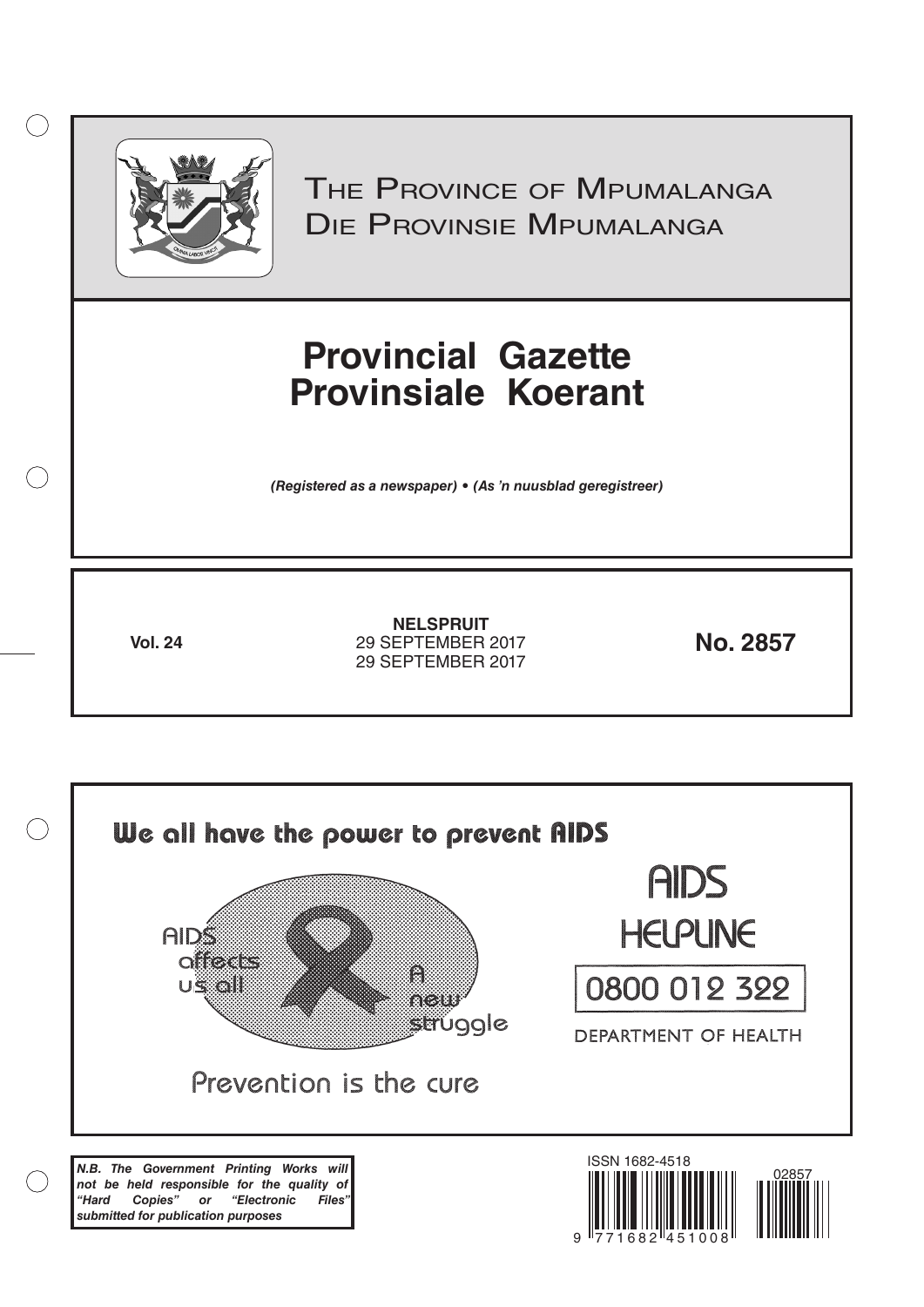## **IMPORTANT NOTICE:**

**The GovernmenT PrinTinG Works Will noT be held resPonsible for any errors ThaT miGhT occur due To The submission of incomPleTe / incorrecT / illeGible coPy.**

**no fuTure queries Will be handled in connecTion WiTh The above.**

### **CONTENTS**

|            |                                                                                                                                                                                                                 | Gazette | Page |
|------------|-----------------------------------------------------------------------------------------------------------------------------------------------------------------------------------------------------------------|---------|------|
|            |                                                                                                                                                                                                                 | No.     | No.  |
|            | <b>GENERAL NOTICES • ALGEMENE KENNISGEWINGS</b>                                                                                                                                                                 |         |      |
| 102        | Victor Khanye Local Municipal Spatial Planning and Land Use Management By-law, 2016 read together<br>with SPLUMA, 2013: Remaining extent of Portion 14 of the farm Klipfontein 568, Registration Division J.R., | 2857    | 11   |
| 102        | Victor Khanye Emalahleni Ruimtelikebeplanning en Grondgebruiksbestuur By-wet, 2016, saamgelees met<br>SPLUMA, 2013: Restand gedeelte van Gedeelte 14 van die plaas Klipfontein 568, Registrasie Afdeling J.R.,  | 2857    | 11   |
|            | <b>PROVINCIAL NOTICES • PROVINSIALE KENNISGEWINGS</b>                                                                                                                                                           |         |      |
| 122        | Steve Tshwete Spatial Planning and Land Use Management Bylaw, 2016: Erf 476, Hendrina                                                                                                                           | 2857    | 12   |
| 122<br>125 | Steve Tshwete Ruimtelike Beplanning en Grondgebruikbestuursverordening, 2016: Erf 476, Hendrina<br>Mpumalanga Gaming Act (5/1995), as amended: Application for a site operator license: Zola Joint General      | 2857    | 12   |
|            |                                                                                                                                                                                                                 | 2857    | 13   |
| 126        | Mpumalanga Gaming Act (5/1995): as amended: Application for a site operator license: Bafana Tsotetsi,                                                                                                           | 2857    | 13   |
| 127        | Mpumalanga Gaming Act (5/1995), as amended: Application for a site operator license: Zola Joint General                                                                                                         | 2857    | 13   |
|            | <b>LOCAL AUTHORITY NOTICES • PLAASLIKE OWERHEIDS KENNISGEWINGS</b>                                                                                                                                              |         |      |
| 109        | Spatial Planning and Land Use Management (SPLUMA) Act (16/2013): Delmas Extension 12 Township                                                                                                                   | 2857    | 14   |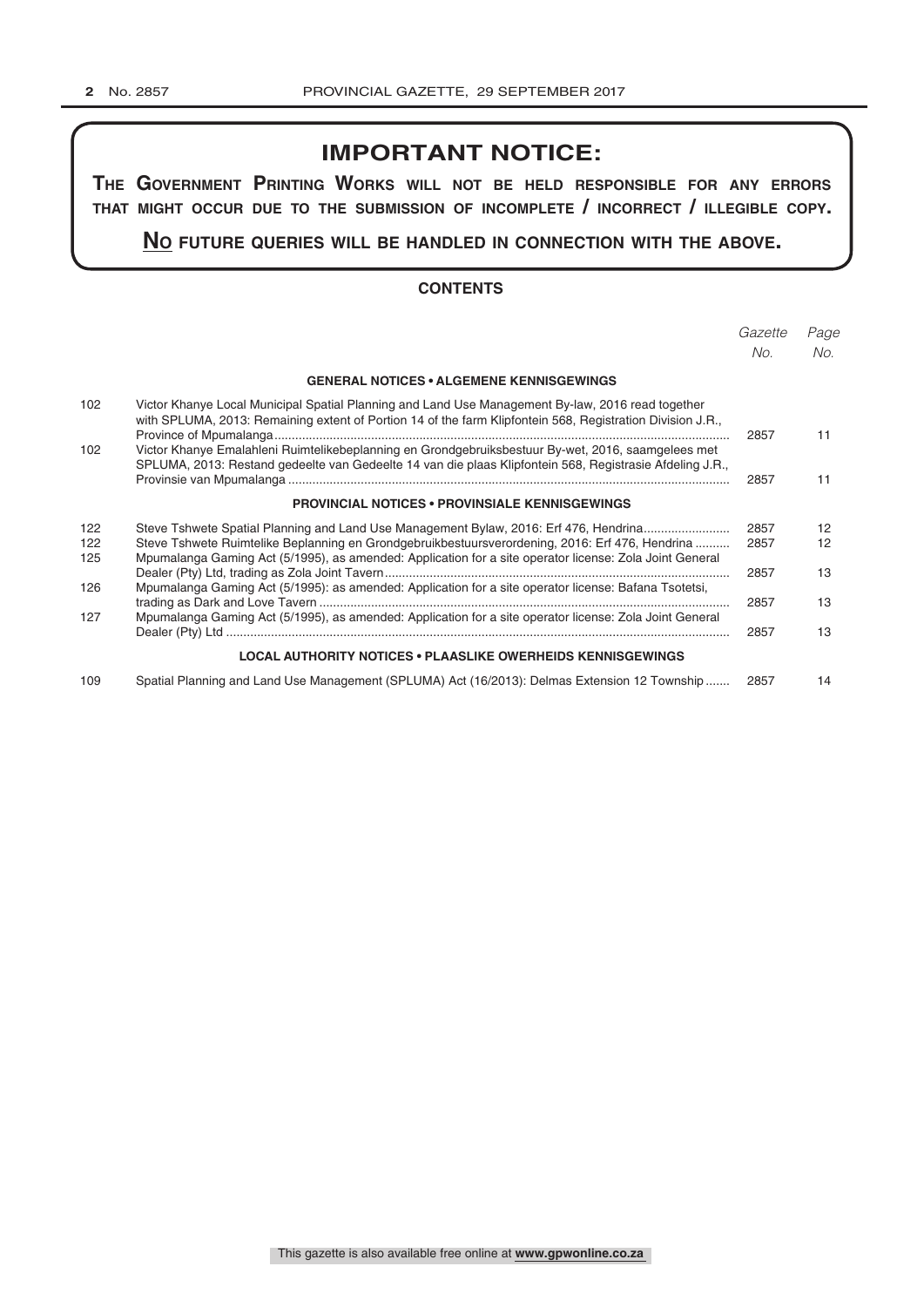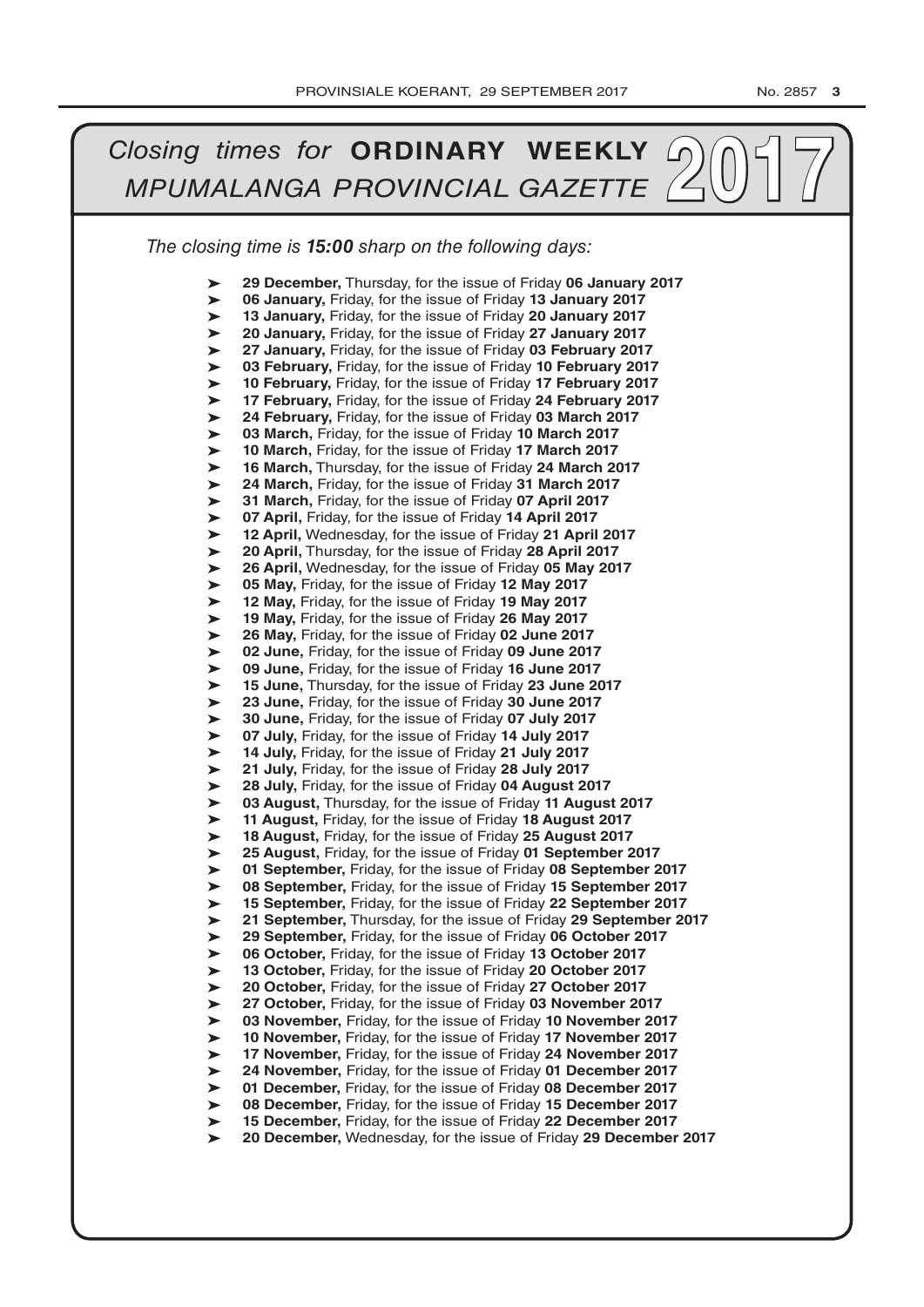## **LIST OF TARIFF RATES** FOR PUBLICATION OF NOTICES **COMMENCEMENT: 1 APRIL 2016**

## **NATIONAL AND PROVINCIAL**

Notice sizes for National, Provincial & Tender gazettes 1/4, 2/4, 3/4, 4/4 per page. Notices submitted will be charged at R1000 per full page, pro-rated based on the above categories.

| <b>Pricing for National, Provincial - Variable Priced Notices</b> |                          |                      |  |  |
|-------------------------------------------------------------------|--------------------------|----------------------|--|--|
| Notice Type                                                       | <b>Page Space</b>        | <b>New Price (R)</b> |  |  |
| Ordinary National, Provincial                                     | 1/4 - Quarter Page       | 250.00               |  |  |
| Ordinary National, Provincial                                     | 2/4 - Half Page          | 500.00               |  |  |
| Ordinary National, Provincial                                     | 3/4 - Three Quarter Page | 750.00               |  |  |
| Ordinary National, Provincial                                     | 4/4 - Full Page          | 1000.00              |  |  |

## **EXTRA-ORDINARY**

All Extra-ordinary National and Provincial gazette notices are non-standard notices and attract a variable price based on the number of pages submitted.

The pricing structure for National and Provincial notices which are submitted as **Extra ordinary submissions** will be charged at **R3000** per page.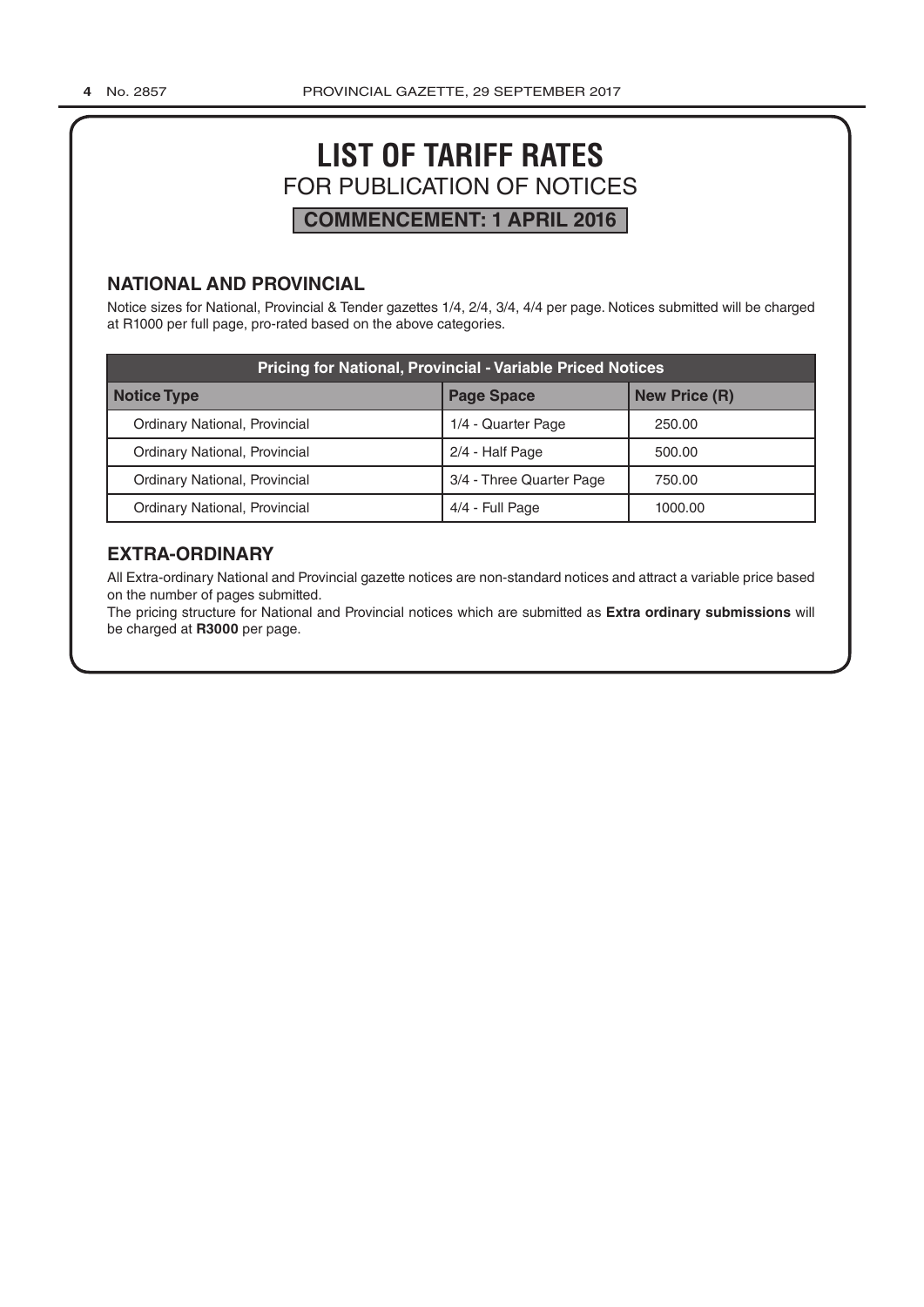The **Government Printing Works** (**GPW**) has established rules for submitting notices in line with its electronic notice processing system, which requires the use of electronic *Adobe* Forms. Please ensure that you adhere to these guidelines when completing and submitting your notice submission.

## **Closing Times for ACCepTAnCe of noTiCes**

- 1. The *Government Gazette* and *Government Tender Bulletin* are weekly publications that are published on Fridays and the closing time for the acceptance of notices is strictly applied according to the scheduled time for each gazette.
- 2. Please refer to the Submission Notice Deadline schedule in the table below. This schedule is also published online on the Government Printing works website www.gpwonline.co.za

All re-submissions will be subject to the standard cut-off times. **All notices received after the closing time will be rejected**.

| <b>Government Gazette Type</b>                   | <b>Publication</b><br><b>Frequency</b> | <b>Publication Date</b>                              | <b>Submission Deadline</b>                              | <b>Cancellations Deadline</b>                   |
|--------------------------------------------------|----------------------------------------|------------------------------------------------------|---------------------------------------------------------|-------------------------------------------------|
| <b>National Gazette</b>                          | Weekly                                 | Friday                                               | Friday 15h00 for next Friday                            | Tuesday, 15h00 - 3 days<br>prior to publication |
| <b>Regulation Gazette</b>                        | Weekly                                 | Friday                                               | Friday 15h00, to be published<br>the following Friday   | Tuesday, 15h00 - 3 days<br>prior to publication |
| <b>Petrol Price Gazette</b>                      | As required                            | First Wednesday of<br>the month                      | One week before publication                             | 3 days prior to<br>publication                  |
| <b>Road Carrier Permits</b>                      | Weekly                                 | Friday                                               | Thursday 15h00, to be<br>published the following Friday | 3 days prior to<br>publication                  |
| Unclaimed Monies (justice,<br>labour or lawyers) | January / As<br>required<br>2 per year | Any                                                  | 15 January / As required                                | 3 days prior to<br>publication                  |
| Parliament (acts, white paper,<br>green paper)   | As required                            | Any                                                  |                                                         | 3 days prior to<br>publication                  |
| <b>Manuals</b>                                   | As required                            | Any                                                  | None                                                    | <b>None</b>                                     |
| <b>State of Budget</b><br>(National Treasury)    | <b>Monthly</b>                         | Any                                                  | 7 days prior to publication                             | 3 days prior to<br>publication                  |
| Legal Gazettes A, B and C                        | Weekly                                 | Friday                                               | One week before publication                             | Tuesday, 15h00 - 3 days<br>prior to publication |
| <b>Tender Bulletin</b>                           | Weekly                                 | Friday                                               | Friday 15h00 for next Friday                            | Tuesday, 15h00 - 3 days<br>prior to publication |
| Gauteng                                          | Weekly                                 | Wednesday                                            | Two weeks before publication                            | 3 days after submission<br>deadline             |
| <b>Eastern Cape</b>                              | Weekly                                 | Monday                                               | One week before publication                             | 3 days prior to<br>publication                  |
| Northern Cape                                    | Weekly                                 | Monday                                               | One week before publication                             | 3 days prior to<br>publication                  |
| <b>North West</b>                                | Weekly                                 | Tuesday                                              | One week before publication                             | 3 days prior to<br>publication                  |
| KwaZulu-Natal                                    | Weekly                                 | Thursday                                             | One week before publication                             | 3 days prior to<br>publication                  |
| Limpopo                                          | Weekly                                 | Friday                                               | One week before publication                             | 3 days prior to<br>publication                  |
| Mpumalanga                                       | Weekly                                 | Friday                                               | One week before publication                             | 3 days prior to<br>publication                  |
| <b>Gauteng Liquor License</b><br>Gazette         | Monthly                                | Wednesday before<br>the First Friday of the<br>month | Two weeks before publication                            | 3 days after submission<br>deadline             |
| Northern Cape Liquor License<br>Gazette          | Monthly                                | First Friday of the<br>month                         | Two weeks before publication                            | 3 days after submission<br>deadline             |
| National Liquor License Gazette                  | <b>Monthly</b>                         | First Friday of the<br>month                         | Two weeks before publication                            | 3 days after submission<br>deadline             |
| Mpumalanga Liquor License<br>Gazette             | 2 per month                            | Second & Fourth<br>Friday                            | One week before                                         | 3 days prior to<br>publication                  |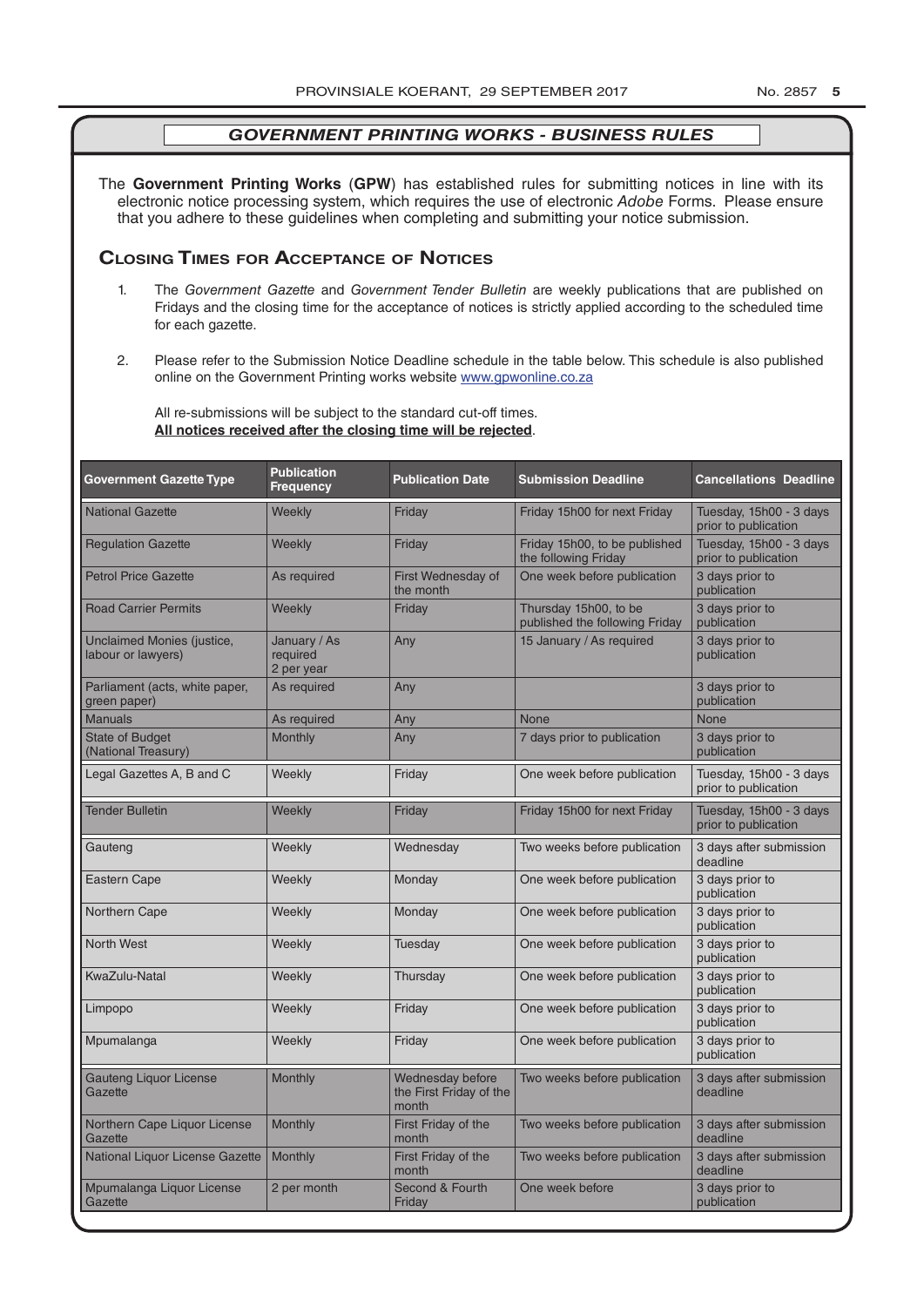#### **exTrAordinAry gAzeTTes**

3. *Extraordinary Gazettes* can have only one publication date. If multiple publications of an *Extraordinary Gazette* are required, a separate Z95/Z95Prov *Adobe* Forms for each publication date must be submitted.

## **NOTICE SUBMISSION PROCESS**

- 4. Download the latest *Adobe* form, for the relevant notice to be placed, from the **Government Printing Works** website www.gpwonline.co.za.
- 5. The *Adobe* form needs to be completed electronically using *Adobe Acrobat* / *Acrobat Reader*. Only electronically completed *Adobe* forms will be accepted. No printed, handwritten and/or scanned *Adobe* forms will be accepted.
- 6. The completed electronic *Adobe* form has to be submitted via email to submit.egazette@gpw.gov.za. The form needs to be submitted in its original electronic *Adobe* format to enable the system to extract the completed information from the form for placement in the publication.
- 7. Every notice submitted **must** be accompanied by an official **GPW** quotation. This must be obtained from the *eGazette* Contact Centre.
- 8. Each notice submission should be sent as a single email. The email **must** contain **all documentation relating to a particular notice submission**.
	- 8.1. Each of the following documents must be attached to the email as a separate attachment:
		- 8.1.1. An electronically completed *Adobe* form, specific to the type of notice that is to be placed.
			- 8.1.1.1. For National *Government Gazette* or *Provincial Gazette* notices, the notices must be accompanied by an electronic Z95 or Z95Prov *Adobe* form
			- 8.1.1.2. The notice content (body copy) **MUST** be a separate attachment.
		- 8.1.2. A copy of the official **Government Printing Works** quotation you received for your notice . *(Please see Quotation section below for further details)*
		- 8.1.3. A valid and legible Proof of Payment / Purchase Order: **Government Printing Works** account customer must include a copy of their Purchase Order*.* **Non**-**Government Printing Works** account customer needs to submit the proof of payment for the notice
		- 8.1.4. Where separate notice content is applicable (Z95, Z95 Prov and TForm 3, it should **also** be attached as a separate attachment. *(Please see the Copy Section below, for the specifications)*.
		- 8.1.5. Any additional notice information if applicable.
- 9. The electronic *Adobe* form will be taken as the primary source for the notice information to be published. Instructions that are on the email body or covering letter that contradicts the notice form content will not be considered. The information submitted on the electronic *Adobe* form will be published as-is.
- 10. To avoid duplicated publication of the same notice and double billing, Please submit your notice **ONLY ONCE.**
- 11. Notices brought to **GPW** by "walk-in" customers on electronic media can only be submitted in *Adobe* electronic form format. All "walk-in" customers with notices that are not on electronic *Adobe* forms will be routed to the Contact Centre where they will be assisted to complete the forms in the required format.
- 12. Should a customer submit a bulk submission of hard copy notices delivered by a messenger on behalf of any organisation e.g. newspaper publisher, the messenger will be referred back to the sender as the submission does not adhere to the submission rules.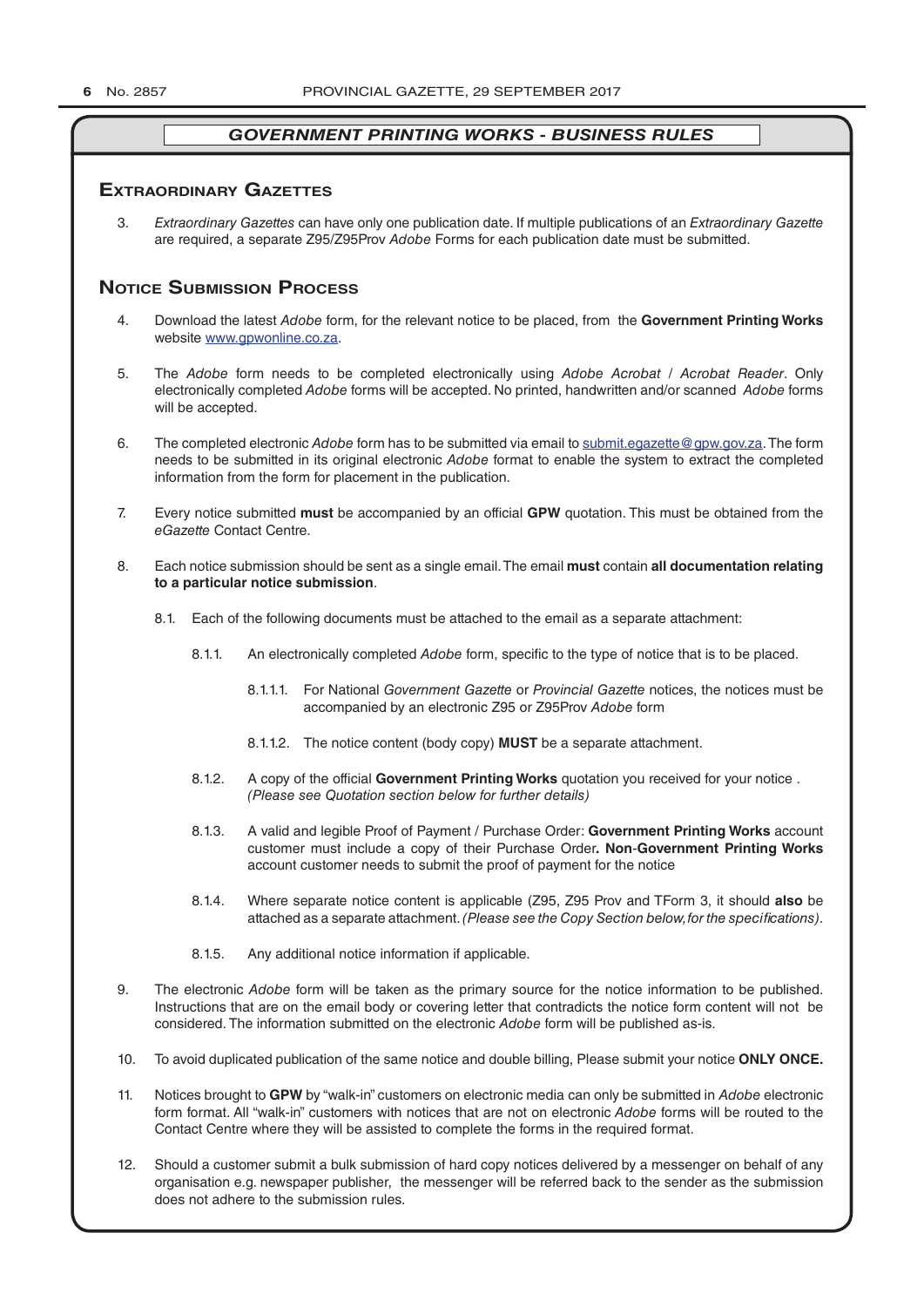## **QuoTATions**

- 13. Quotations are valid until the next tariff change.
	- 13.1. *Take note:* **GPW**'s annual tariff increase takes place on *1 April* therefore any quotations issued, accepted and submitted for publication up to *31 March* will keep the old tariff. For notices to be published from 1 April, a quotation must be obtained from **GPW** with the new tariffs. Where a tariff increase is implemented during the year, **GPW** endeavours to provide customers with 30 days' notice of such changes.
- 14. Each quotation has a unique number.
- 15. Form Content notices must be emailed to the *eGazette* Contact Centre for a quotation.
	- 15.1. The *Adobe* form supplied is uploaded by the Contact Centre Agent and the system automatically calculates the cost of your notice based on the layout/format of the content supplied.
	- 15.2. It is critical that these *Adobe* Forms are completed correctly and adhere to the guidelines as stipulated by **GPW**.

### 16. **APPLICABLE ONLY TO GPW ACCOUNT HOLDERS**:

- 16.1. **GPW** Account Customers must provide a valid **GPW** account number to obtain a quotation.
- 16.2. Accounts for **GPW** account customers **must** be active with sufficient credit to transact with **GPW** to submit notices.
	- 16.2.1. If you are unsure about or need to resolve the status of your account, please contact the **GPW** Finance Department prior to submitting your notices. (If the account status is not resolved prior to submission of your notice, the notice will be failed during the process).

#### 17. **APPLICABLE ONLY TO CASH CUSTOMERS:**

- 17.1. Cash customers doing **bulk payments** must use a **single email address** in order to use the **same proof of payment** for submitting multiple notices.
- 18. The responsibility lies with you, the customer, to ensure that the payment made for your notice(s) to be published is sufficient to cover the cost of the notice(s).
- 19. Each quotation will be associated with one proof of payment / purchase order / cash receipt.
	- 19.1. This means that **the quotation number can only be used once to make a payment.**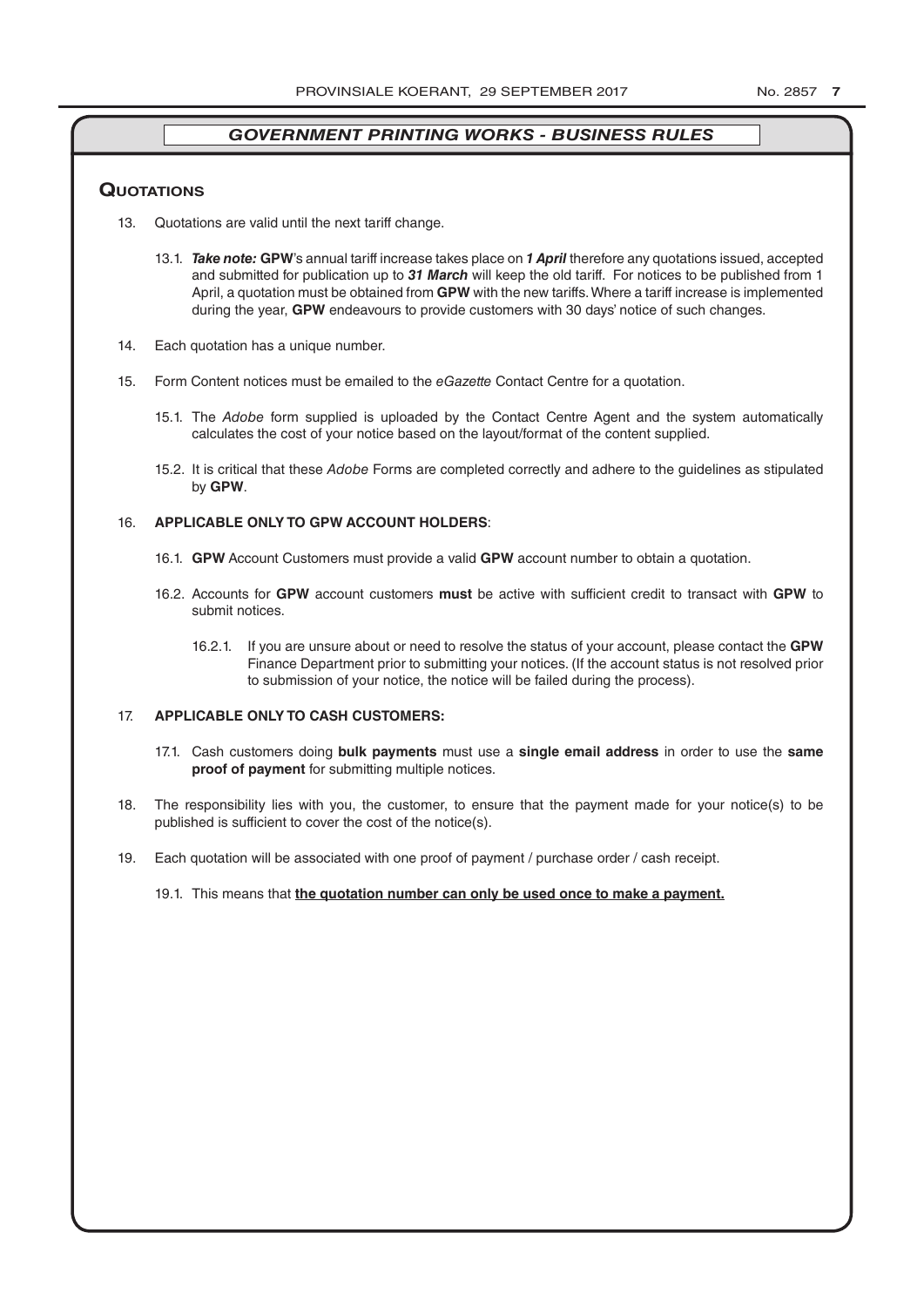### **COPY (SEPARATE NOTICE CONTENT DOCUMENT)**

- 20. Where the copy is part of a separate attachment document for Z95, Z95Prov and TForm03
	- 20.1. Copy of notices must be supplied in a separate document and may not constitute part of any covering letter, purchase order, proof of payment or other attached documents.

The content document should contain only one notice. (You may include the different translations of the same notice in the same document).

20.2. The notice should be set on an A4 page, with margins and fonts set as follows:

Page size  $=$  A4 Portrait with page margins: Top  $=$  40mm, LH/RH  $=$  16mm, Bottom  $=$  40mm; Use font size: Arial or Helvetica 10pt with 11pt line spacing;

Page size = A4 Landscape with page margins: Top = 16mm, LH/RH = 40mm, Bottom = 16mm; Use font size: Arial or Helvetica 10pt with 11pt line spacing;

## **CAnCellATions**

- 21. Cancellation of notice submissions are accepted by **GPW** according to the deadlines stated in the table above in point 2. Non-compliance to these deadlines will result in your request being failed. Please pay special attention to the different deadlines for each gazette. Please note that any notices cancelled after the cancellation deadline will be published and charged at full cost.
- 22. Requests for cancellation must be sent by the original sender of the notice and must accompanied by the relevant notice reference number (N-) in the email body.

### **AmendmenTs To noTiCes**

23. With effect from 01 October 2015, **GPW** will not longer accept amendments to notices. The cancellation process will need to be followed according to the deadline and a new notice submitted thereafter for the next available publication date.

## **REJECTIONS**

- 24. All notices not meeting the submission rules will be rejected to the customer to be corrected and resubmitted. Assistance will be available through the Contact Centre should help be required when completing the forms. (012-748 6200 or email info.egazette@gpw.gov.za). Reasons for rejections include the following:
	- 24.1. Incorrectly completed forms and notices submitted in the wrong format, will be rejected.
	- 24.2. Any notice submissions not on the correct *Adobe* electronic form, will be rejected.
	- 24.3. Any notice submissions not accompanied by the proof of payment / purchase order will be rejected and the notice will not be processed.
	- 24.4. Any submissions or re-submissions that miss the submission cut-off times will be rejected to the customer. The Notice needs to be re-submitted with a new publication date.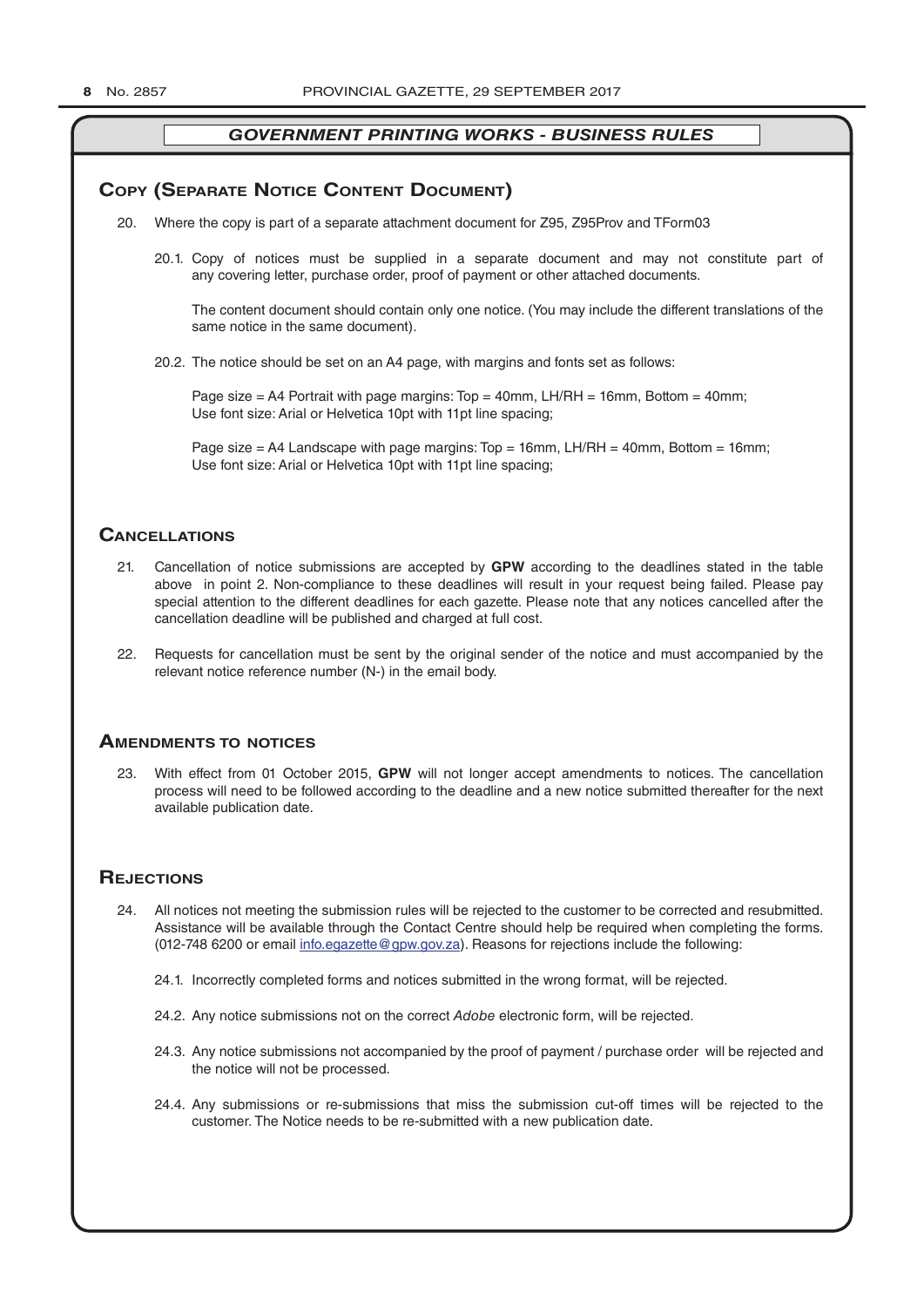#### **ApprovAl of noTiCes**

- 25. Any notices other than legal notices are subject to the approval of the Government Printer, who may refuse acceptance or further publication of any notice.
- 26. No amendments will be accepted in respect to separate notice content that was sent with a Z95 or Z95Prov notice submissions. The copy of notice in layout format (previously known as proof-out) is only provided where requested, for Advertiser to see the notice in final Gazette layout. Should they find that the information submitted was incorrect, they should request for a notice cancellation and resubmit the corrected notice, subject to standard submission deadlines. The cancellation is also subject to the stages in the publishing process, i.e. If cancellation is received when production (printing process) has commenced, then the notice cannot be cancelled.

## **governmenT prinTer indemnified AgAinsT liAbiliTy**

- 27. The Government Printer will assume no liability in respect of—
	- 27.1. any delay in the publication of a notice or publication of such notice on any date other than that stipulated by the advertiser;
	- 27.2. erroneous classification of a notice, or the placement of such notice in any section or under any heading other than the section or heading stipulated by the advertiser;
	- 27.3. any editing, revision, omission, typographical errors or errors resulting from faint or indistinct copy.

#### **liAbiliTy of AdverTiser**

28. Advertisers will be held liable for any compensation and costs arising from any action which may be instituted against the Government Printer in consequence of the publication of any notice.

### **CusTomer inQuiries**

Many of our customers request immediate feedback/confirmation of notice placement in the gazette from our Contact Centre once they have submitted their notice – While **GPW** deems it one of their highest priorities and responsibilities to provide customers with this requested feedback and the best service at all times, we are only able to do so once we have started processing your notice submission.

**GPW** has a 2-working day turnaround time for processing notices received according to the business rules and deadline submissions.

Please keep this in mind when making inquiries about your notice submission at the Contact Centre.

- 29. Requests for information, quotations and inquiries must be sent to the Contact Centre ONLY.
- 30. Requests for Quotations (RFQs) should be received by the Contact Centre at least **2 working days** before the submission deadline for that specific publication.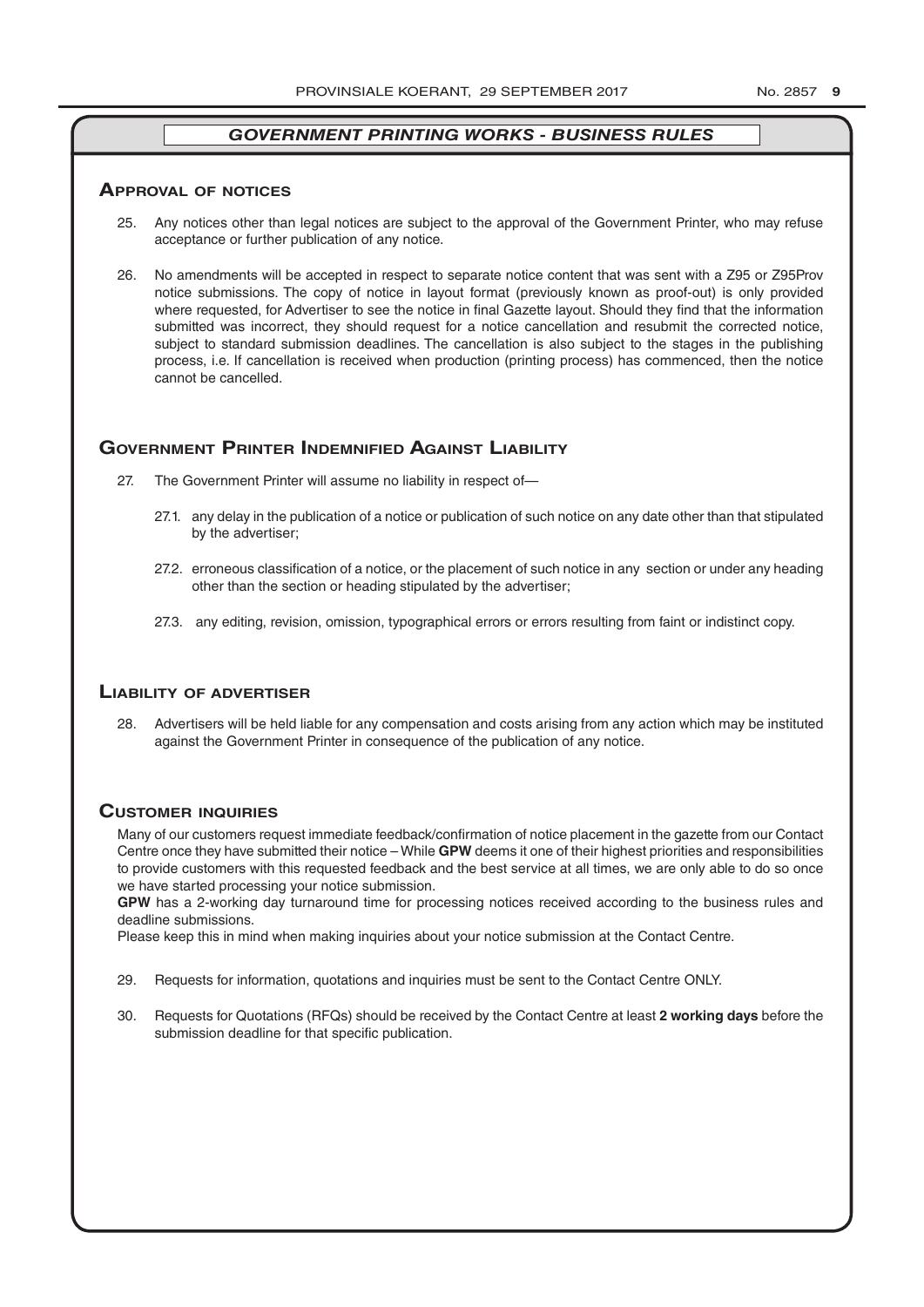#### **pAymenT of CosT**

- 31. The Request for Quotation for placement of the notice should be sent to the Gazette Contact Centre as indicated above, prior to submission of notice for advertising.
- 32. Payment should then be made, or Purchase Order prepared based on the received quotation, prior to the submission of the notice for advertising as these documents i.e. proof of payment or Purchase order will be required as part of the notice submission, as indicated earlier.
- 33. Every proof of payment must have a valid **GPW** quotation number as a reference on the proof of payment document.
- 34. Where there is any doubt about the cost of publication of a notice, and in the case of copy, an enquiry, accompanied by the relevant copy, should be addressed to the Gazette Contact Centre, **Government Printing Works**, Private Bag X85, Pretoria, 0001 email: info.egazette@gpw.gov.za before publication.
- 35. Overpayment resulting from miscalculation on the part of the advertiser of the cost of publication of a notice will not be refunded, unless the advertiser furnishes adequate reasons why such miscalculation occurred. In the event of underpayments, the difference will be recovered from the advertiser, and future notice(s) will not be published until such time as the full cost of such publication has been duly paid in cash or electronic funds transfer into the **Government Printing Works** banking account.
- 36. In the event of a notice being cancelled, a refund will be made only if no cost regarding the placing of the notice has been incurred by the **Government Printing Works**.
- 37. The **Government Printing Works** reserves the right to levy an additional charge in cases where notices, the cost of which has been calculated in accordance with the List of Fixed Tariff Rates, are subsequently found to be excessively lengthy or to contain overmuch or complicated tabulation.

## **proof of publiCATion**

- 38. Copies of any of the *Government Gazette* or *Provincial Gazette* can be downloaded from the **Government Printing Works** website www.gpwonline.co.za free of charge, should a proof of publication be required.
- 39. Printed copies may be ordered from the Publications department at the ruling price. The **Government Printing Works** will assume no liability for any failure to post or for any delay in despatching of such *Government Gazette*(s).

## *GOVERNMENT PRINTING WORKS CONTACT INFORMATION*

| <b>Physical Address:</b>                                                                                                              | <b>Postal Address:</b> |
|---------------------------------------------------------------------------------------------------------------------------------------|------------------------|
| <b>Government Printing Works</b>                                                                                                      | Private Bag X85        |
| 149 Bosman Street                                                                                                                     | Pretoria               |
| Pretoria                                                                                                                              | 0001                   |
| <b>For Gazette and Notice submissions: Gazette Submissions:</b><br><b>For queries and quotations, contact: Gazette Contact Centre</b> |                        |

**Branch Code: 632-005** 

**Physical Address: Postal Address: GPW Banking Details: Bank: ABSA Bosman Street Account No.: 405 7114 016** 

**E-mail:** submit.egazette@gpw.gov.za **F-mail:** *info.egazette@gpw.gov.za* **Tel:** 012-748 6200

**Contact person for subscribers:** Mrs M. Toka: **E-mail:** subscriptions@gpw.gov.za **Tel:** 012-748-6066 / 6060 / 6058 **Fax:** 012-323-9574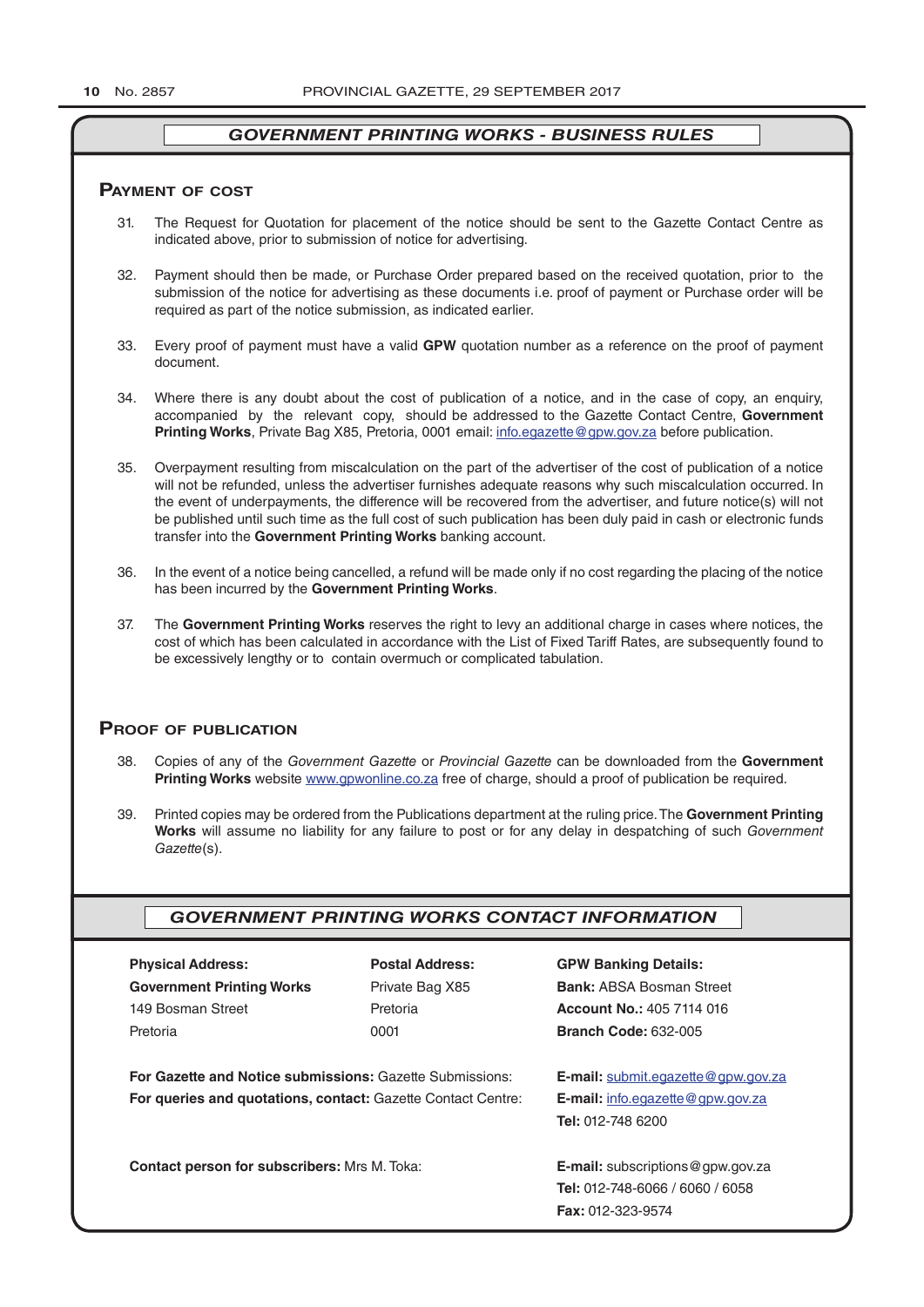## General Notices • Algemene Kennisgewings

#### **NOTICE 102 OF 2017**

NOTICE OF APPLICATION FOR AMENDMENT OF THE DELMAS TOWN PLANNING SCHEME, 2007 AND IN TERMS OF CHAPTER 5 AND 6 OF THE VICTOR KHANYE LOCAL MUNICIPAL SPATIAL PLANNING AND LAND USE MANAGEMENT BYLAW, 2016, READ TOGETHER WITH SPLUMA, ACT 16 OF 2013

#### **DELMAS AMENDMENT SCHEME 151/2007**

I, Laurette Swarts Pr. Pln (ID no. 8312140079089) of Korsman & Associates being the authorised agent of the owner of Remaining Extent of Portion 14 of the farm Klipfontein 568, Registration Division J.R., Province of Mpumalanga hereby give notice in terms of Chapter 5 & 6 of the Victor Khanye Local Municipal Spatial Planning and Land Use Management Bylaw, 2016 read together with SPLUMA, 2013, that I have applied to the Victor Khanye Local Municipality for the amendment of the town planning scheme known as the Delmas Town Planning Scheme, 2007 by the rezoning of the property described above, situated south of the N12 and north of the Kendal Forest Holdings from "Commercial Agriculture" to "Mining Purposes". Particulars of the application will lay for inspection during normal office hours at the office of the Chief Town Planner, corner of Van Der Walt Street and Samuel Road, Delmas for a period of 28 days from **22 September 2017.**

Objections to or representations in respect of the application must be lodged with or made in writing to the Municipal Manager at the above address or at P.O Box 06, Delmas, 2210 within a period of 28 days from **22 September 2017**.

Address of applicant: Korsman & Associates, Private Bag X7294, Suite 295, Witbank, 1035, Phone: 013-650 0408, Fax: 086 663 6326, Email admin@korsman.co.za

Our ref: R17182-advGazette

22-29

#### **KENNISGEWING 102 VAN 2017**

KENNISGEWING VAN AANSOEK OM WYSIGING VAN DIE DELMAS DORPSBEPLANNINGSKEMA, 2007 EN INGEVOLGE HOOFSTUK 5 EN 6 VAN DIE VICTOR KHANYE PLAASLIKE MUNISIPALE RUIMETLIKEBEPLANNING EN GRONDGEBRUIKSBESTUUR BY-WET, 2016, SAAMGELEES MET SPLUMA, WET 16 VAN 2013

#### **DELMAS WYSIGINGSKEMA 151/2007**

Ek, Laurette Swarts Pr. Pln (ID nr. 8312140079089) van Korsman & Vennote synde die gemagtigde agent van die eienaar van Restand Gedeelte van Gedeelte 14 van die plaas Klipfontein 568, Registrasie Afdeling J.R., Provinsie van Mpumalanga gee hiermee ingevolge Hoofstuk 5 & 6 van die Victor Khanye Emalahleni Ruimtelikebeplanning en Grondgebruiksbestuur By-wet, 2016, saamgelees met SPLUMA, 2013, kennis dat ek by die Victor Khanye Plaaslike Munisipaliteit aansoek gedoen het om die wysiging van die dorpsbeplanningskema, bekend as die Delmas Dorpsbeplanningskema 2007 deur die hersonering van die eiendom hierbo beskryf, geleë suid van die N12 en noord van Kendal "Forest" Hoewes, vanaf "Kommersiële Landbou" na "Mynboudoeleindes". Besonderhede van die aansoek lê ter insae gedurende gewone kantoorure by die Hoof Stadsbeplanner, hoek van Van Der Waltstraat en Samuelweg vir 'n tydperk van 30 dae vanaf **22 September 2017**. Besware teen of vertoë ten opsigte van die aansoek moet binne 'n tydperk van 30 dae vanaf **22 September 2017** skriftelik tot die munisipale Bestuurder by bovermelde adres of by Posbus 06, Delmas, 2210 ingedien of gerig word.

Adres van applikant: Korsman & Vennote, Privaatsak X7294, Suite 295, Witbank, 1035, Tel: 013-650 0408 Faks: 086 663 6326, E-pos admin@korsman.co.za

Ons verwysing: R17182-advGazette

22-29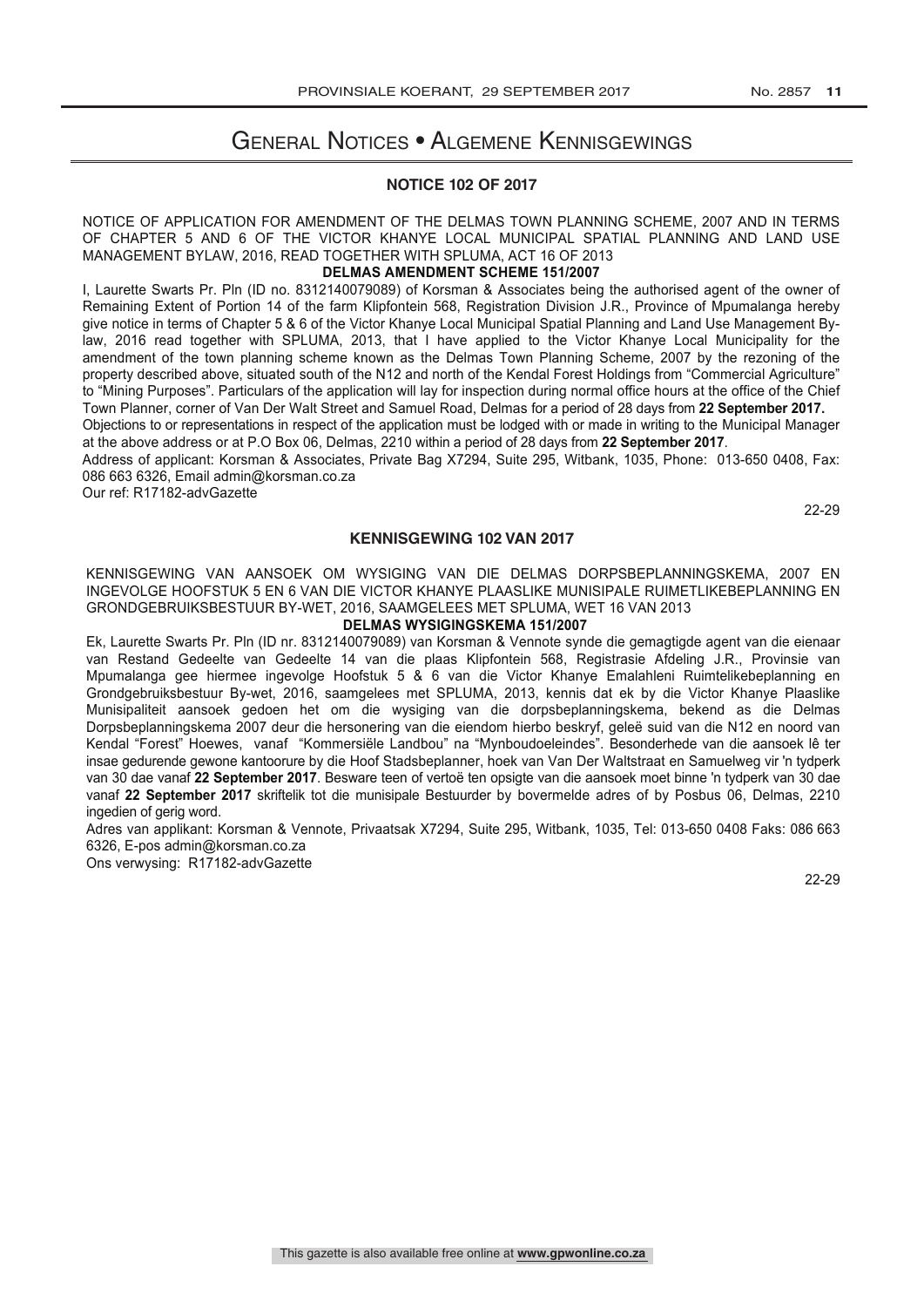## Provincial Notices • Provinsiale Kennisgewings

## **PROVINCIAL NOTICE 122 OF 2017**

#### **STEVE TSHWETE AMENDMENT SCHEME 704**

#### **NOTICE OF APPLICATION FOR THE AMENDMENT OF THE STEVE TSHWETE TOWN PLANNING SCHEME, 2004, IN TERMS OF SECTION 62(1) AND 94(1) (A) OF THE STEVE TSHWETE SPATIAL PLANNING AND LAND USE MANAGEMENT BYLAW, 2016.**

I, Jaco Peter le Roux, of Afriplan CC being the authorized agent of the registered owner of **Erf 476, Hendrina** hereby give notice in terms of Section 94(1)(a) of the Steve Tshwete Spatial Planning and Land Use Management Bylaw, 2016, that I have applied to the Steve Tshwete Local Municipality for the amendment of the town planning scheme known as the Steve Tshwete Town Planning Scheme, 2004, for the rezoning of the abovementioned property situated at 16 Beukes Street, Hendrina,from "Residential 1" **to** "Business 2".

Full particulars and plans may be inspected during normal office hours at the office of the Municipal Manager, Steve Tshwete Local Municipality, Cnr. Walter Sisulu and Wanderers Avenue, Middelburg, 1050, Tel: 013 2497000, for a period of 30 days from **22 September 2017** (last day for comments being 23 October 2017). Any person who cannot write may during office hours attend the Office of the Municipal Manager, where an official will assist that person to lodge comment.

Any objection/s or comments including the grounds for such objection/s or comments with full contact details, shall be made in writing to the Municipal Manager, PO Box 14, Middelburg 1050 within 30 days from 22 September 2017.

*Details of agent: Afriplan CC, PO Box 786, Ermelo 2350. Tel: 013 282 8035 Fax: 013 243 1706. E-mail: jaco@afriplan.com/vicky@afriplan.com*

22-29

#### **PROVINSIALE KENNISGEWING 122 VAN 2017**

#### **STEVE TSHWETE WYSIGINGSKEMA 704**

#### **KENNISGEWING VAN DIE AANSOEK OM DIE WYSIGING VAN DIE STEVE TSHWETE DORPSBEPLANNINGSKEMA, 2004, INGEVOLGE ARTIKEL 62(1) EN 94(1) (A) VAN DIE STEVE TSHWETE RUIMTELIKE BEPLANNING EN GRONDGEBRUIKSBESTUURSVERORDENING, 2016**

Ek, Jaco Peter le Roux, van Afriplan CC synde die gemagtigde agent van die geregistreerde eienaar van **Erf 476, Hendrina,** gee hiermee ingevolge Artikel 94(1) van die Steve Tshwete Ruimtelike Beplanning en Grondgebruiksbestuursverordening, 2016, kennis dat ons by Steve Tshwete Plaaslike Munisipaliteit aansoek gedoen het om die wysiging van Steve Tshwete Dorpsbeplanningskema, 2004, deur die hersonering van die bogenoemde eiendom geleë te Beukesstraat 16, Hendrina vanaf "**Residensiëel 1**" na "**Besigheid 2**".

Besonderhede van die aansoek lê ter insae gedurende gewone kantoorure by die kantoor van die Munisipale Bestuurder, Steve Tshwete Plaaslike Munisipaliteit, Munisipale gebou, Wandererslaan, Middelburg, 1050, vir 'n tydperk van 30 dae vanaf **22 September 2017** (laaste datum vir kommentare 23 Oktober 2017). Enige persoon wat nie kan skryf nie sal tydens kantoor-ure deur 'n amptenaar by die Kantoor van die Munisipale Bestuurder bygestaan word om kommentaar in te dien.

Besware of vertoë ten opsigte van die aansoek moet binne 'n tydperk van 30 dae vanaf 22 September 2017, skriftelik by of tot die Munisipale Bestuurder by bovermelde adres of by Posbus 14, Middelburg, 1050, ingedien of gerig word.

*Besonderhede van die agent: Afriplan CC, Posbus 786, Ermelo 2350. Tel: 013 282 8035 Faks: 013 243 1706. Epos: jaco@afriplan.com/vicky@afriplan.com*

22-29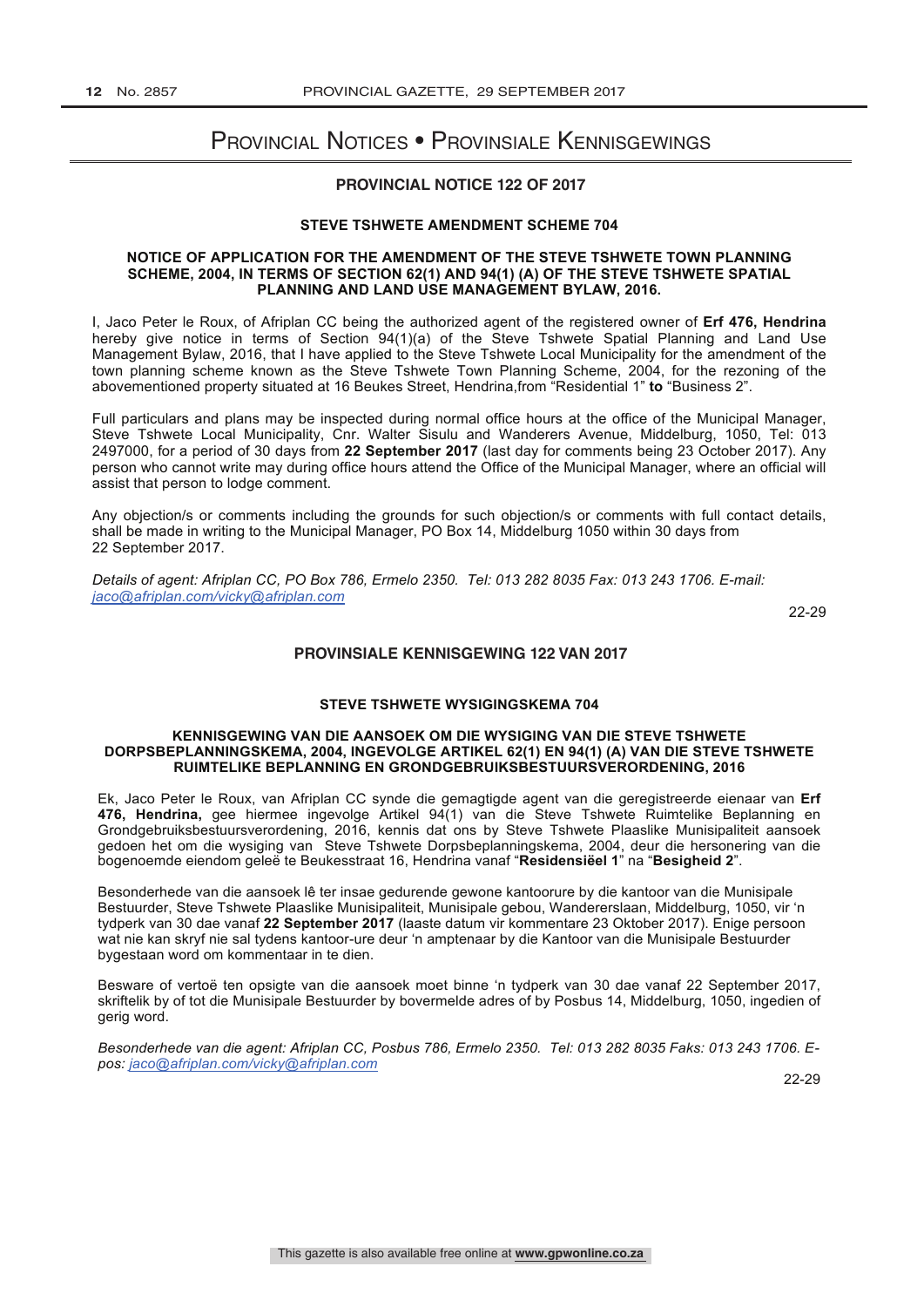#### **PROVINCIAL NOTICE 125 OF 2017**

#### **NOTICE**

#### MPUMALANGA GAMING ACT, 1995 (ACT 5 OF 1995) AS AMENDED APPLICATION FOR A SITE OPERATOR LICENSE

Notice is hereby given that Zola Joint General Dealer (Pty) Ltd' Registration Number 2015/438594/07 trading as Zola Joint Tavern intends submitting an application for a site operator license to the Mpumalanga Gambling Board on 2 October 2017. The application will be open for public inspection at the office of the Mpumalanga Gambling Board at First Avenue, White River, South Africa, 1240, from 2 October 2017. 1. The purpose of the application is to obtain a license to operate and keep limited payout machines on the site premises, in the Province of Mpumalanga. 2. The applicant's site premises (business) is located at: Stand 365, Matsulu C, Mpumalanga Province. 3. The owners and/or managers of the site are as follows: Mr. Solomon Mabuza. The application will be open for public inspection at the office of the Mpumalanga Gambling Board at First Avenue, White River, South Africa, 1240, from 2 October 2017 to 31 October 2017. Attention is directed to the provisions of Section 26 of the Mpumalanga Gaming Act, 1995 (Act No.5 of I995) as amended, which makes provision for the lodging of written objections in respect of the application. Such objections should be lodged with the Chief Executive Officer, Mpumalanga Gaming Board, First Avenue, Private Bag X9908, White River, South Africa, 1240, within the aforementioned public inspection period.

#### **PROVINCIAL NOTICE 126 OF 2017**

#### **NOTICE** MPUMALANGA GAMING ACT 1995 (ACT 5 OF 1995) AS AMENDED APPLICATION FOR A SITE OPERATOR LICENSE

Notice is hereby given that Dafana Tsotetsi, Identity Number 7509015594081 trading as Dark And Love Tavern intends submitting an application for a site operator license to the Mpumalanga Gambling Board on 2 October 2017. The application will be open for public inspection at the office of the Mpumalanga Gambling Board at First Avenue, White River, South Africa, 1240, from 2 October 2017. 1. The purpose of the application is to obtain a license to operate and keep limited payout machines on the site premises, in the Province of Mpumalanga. 2. The applicant's site premises (business) is located at: Stand 1098 and 1099, Tweefontein 'M' Thokoza, Mpumalanga Province. 3. The owners and/or managers of the site are as follows: Mr. Bafana Tsotetsi. The application will be open for public inspection at the office of the Mpumalanga Gambling Board at First Avenue, White River, South Africa, 1240, from 2 October 2017 to 31 October 2017. Attention is directed to the provisions of Section 26 of the Mpumalanga Gaming Act, 1995 (Act No.5 of 1995) as amended, which makes provision for the lodging of written objections in respect of the application. Such objections should be lodged with the Chief Executive Officer, Mpumalanga Gaming Board, First Avenue, Private Bag X9908, White River, South Africa, 1240, within the aforementioned public inspection period.

#### **PROVINCIAL NOTICE 127 OF 2017**

**NOTICE** 

## MPUMALANGA GAMING ACT, 1995 (ACT 5 OF 1995) AS AMENDED **APPLICATION FOR A SITE OPERATOR LICENSE**

Notice is hereby given that Zola Joint General Dealer (Pty) Ltd, Registration Number 2015/438594/07 trading as Zola Joint Tavern intends submitting an application for a site operator license to the Mpumalanga Gambling Board on 2 October 2017. The application will be open for public inspection at the office of the Mpumalanga Gambling Board at First Avenue, White River, South Africa, 1240, from 2 October 2017. 1. The purpose of the application is to obtain a license to operate and keep limited payout machines on the site premises, in the Province of Mpumalanga. 2. The applicant's site premises (business) is located at: Stand 365, Matsulu C, Mpumalanga Province. 3. The owners and/or managers of the site are as follows: Mr. Solomon Mabuza. The application will be open for public inspection at the office of the Mpumalanga Gambling Board at First Avenue, White River, South Africa, 1240, from 2 October 2017 to 31 October 2017. Attention is directed to the provisions of Section 26 of the Mpumalanga Gaming Act, 1995 (Act No.5 of 1995) as amended, which makes provision for the lodging of written objections in respect of the application. Such objections should be lodged with the Chief Executive Officer, Mpumalanga Gaming Board, First Avenue, Private Bag X9908, White River, South Africa, 1240, within the aforementioned public inspection period.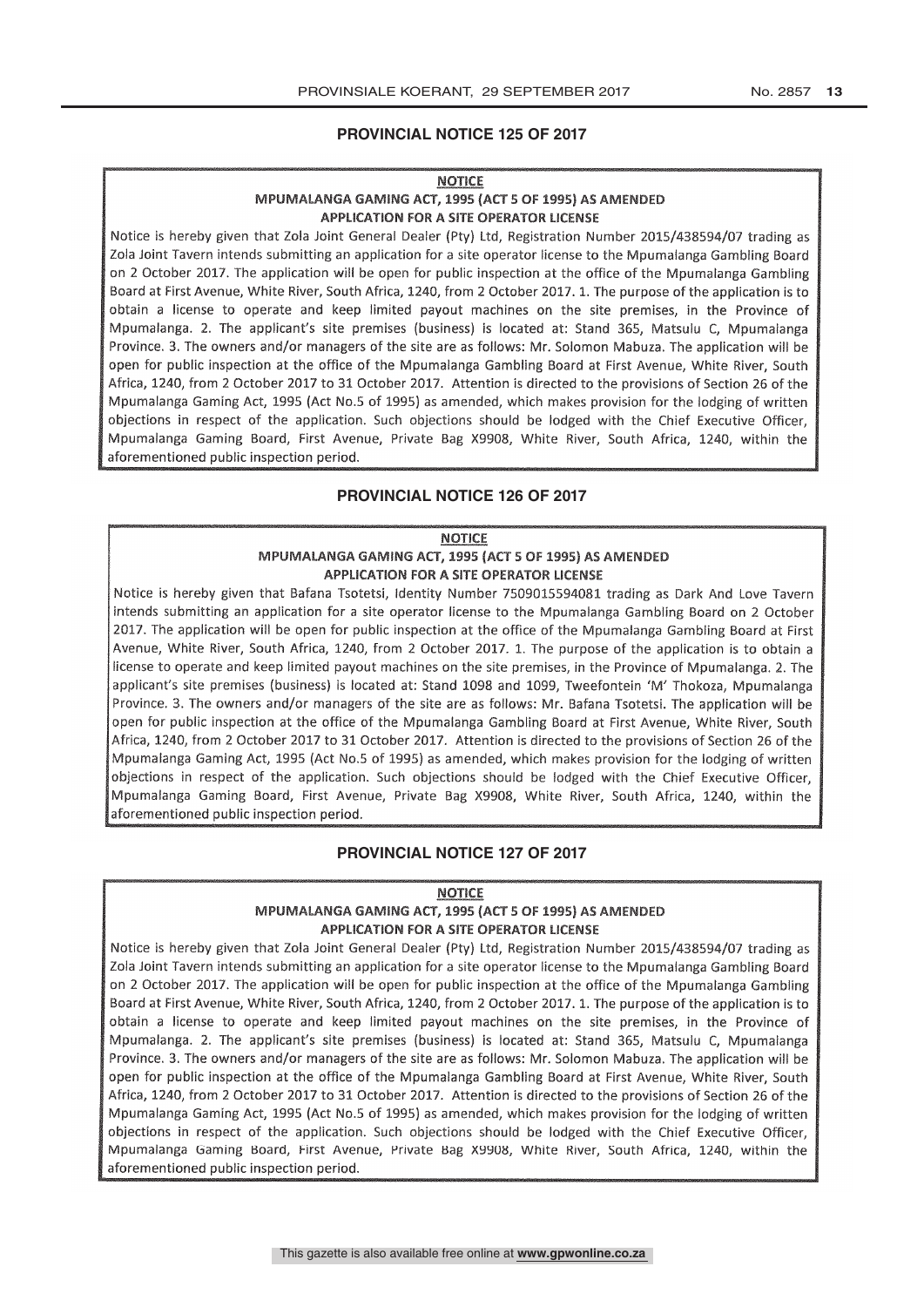## Local Authority Notices • Plaaslike Owerheids Kennisgewings

## **LOCAL AUTHORITY NOTICE 109 OF 2017**

## **VICTOR KHANYE LOCAL MUNICIPALITY**

## **NOTICE OF CANCELLATION OF GENERAL PLAN AND TOWNSHIP**

The Victor Khanye Local Municipality hereby declares in terms of the provisions of Section 24 of the Spatial Planning and Land Use Management Act, (SPLUMA), Act 16 of 2013, that it has approved the application for cancellation of a general plan.

Notice is hereby given in terms of Section 60(5) of the Victor Khanye Local Municipality By-Law 2016, that the Municipality has approved the total cancellation of the following general plan.

| <b>General Plan Number</b> | Township Name |
|----------------------------|---------------|
|                            |               |

| Delmas Extension 12 Township |
|------------------------------|
|                              |

This township will cease to exist as a township per Section 61 of the abovementioned bylaw. The following conditions are imposed:

- 1. All the relevant services agreements and arrangements are to be cancelled.
- 2. That the Deeds Office be informed of the cancellation through this notice.

F Mashele

Executive Director Technical Services

CORNER Van der Walt Street and Samuel Road

Delmas

P.O. Box 6

Delmas

Mpumalanga

2210

Notice Number: /2017

Publication Dare: Provincial Gazette of Mpumalanga: 29 September 2017